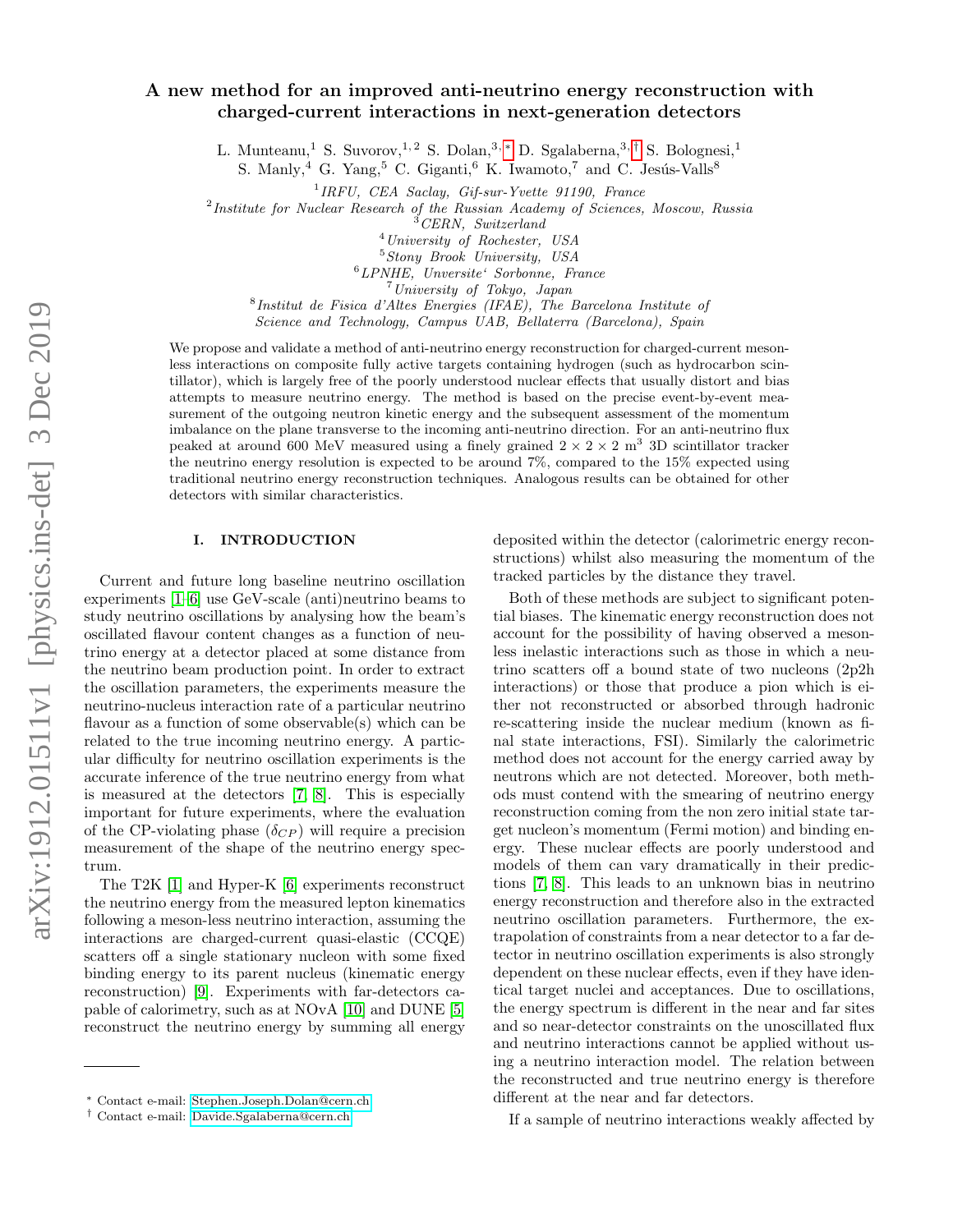nuclear effects could be identified, then the reconstructed neutrino energy maps more accurately to the true neutrino energy and the mapping becomes more similar at the near and far detectors. Such a sample of events could also be used to infer the neutrino flux at the near detector, in a way that has little dependence on the details of the neutrino interaction model. It has been shown that this can partially be achieved by analysing the momentum imbalance between the hadronic and leptonic parts of the neutrino interaction [\[11](#page-10-7)[–13\]](#page-10-8). These methods typically rely on identifying neutrino interactions with hydrogen, which are not subject to nuclear effects at all (if the neutrino energy was to be inferred from interactions off a hydrogen target the energy reconstruction would be perfect before considering the detector resolution). Moreover, if neutrino cross sections could be measured on both hydrogen and a heavier target, the difference would offer a direct probe of nuclear effects. However, the proposed methods largely rely on either having a hydrogen target detector or on subtracting a poorly understood nuclear background from a composite target which would be difficult to achieve. In this manuscript we demonstrate a method of identifying a sample of anti-neutrino interactions which are almost free of nuclear effects and that can be applied to fully-active plastic scintillator detectors which are currently in development [\[14\]](#page-10-9). Although a perfect detector could extract a pure hydrogen sample, any realistic application of this technique will also contain interactions on a nuclear target but importantly these interactions will be those which are themselves minimally impacted by nuclear effects. Similarly to other methods, this is achieved by measuring the imbalance between the final-state lepton and neutron on the plane transverse to the incoming neutrino.

We begin by explaining our method of neutrino energy reconstruction and how we simulate its application to neutrino interactions which are subject to realistic detector smearing and acceptances. We then explore how this method could be used to improve neutrino energy reconstruction and lower key systematics in future neutrino oscillation analyses.

#### <span id="page-1-2"></span>II. METHODOLOGY

### <span id="page-1-1"></span>A. Transverse momentum imbalance

Nuclear effects have previously been studied by analysing the kinematic imbalance of outgoing particles in the plane transverse to the incoming neutrino direction [\[11,](#page-10-7) [15–](#page-10-10)[22\]](#page-10-11). In past analyses this has only been measured using a neutrino beam, as the final state protons are relatively easy to measure. Here, we consider the case of the CCQE anti-neutrino interaction:  $\bar{\nu}p \to \mu^+ n$ with a neutron in the final state. In these interactions the momentum imbalance can be simply defined as:

$$
\delta p_{\rm T} = |\overrightarrow{p}_{T}^{l} + \overrightarrow{p}_{T}^{n}|, \qquad (1)
$$

where  $p^n$  and  $p^l$  are the outgoing neutron and lepton momenta, and the T index is the projection of the vector on the plane transverse to the incoming neutrino direction. For such interactions on a free nucleon (a hydrogen target) the transverse momentum of the final state is balanced and so  $\delta p_{\rm T}$  vanishes. On the other hand, interactions on nuclear targets are subject to Fermi motion, binding energy and FSI and thus  $\delta p_{\rm T}$  becomes non-zero. Furthermore, even with a perfect detector such CCQE interactions on a nuclear target are not experimentally accessible as additional particles in the final state can be absorbed inside the nuclear medium by FSI processes. The closest experimentally accessible topology are interactions in which there are no observed pions (or heavier mesons) in the final state ( $CC0\pi$  interactions), but these contain a non-negligible portion of CCnonQE interactions such as 2p2h and pion-production (and then absorption by FSI).

The transverse momentum imbalance of anti-neutrino  $CC0\pi$  interactions on commonly used hydrocarbon scintillator would be zero for the interactions on hydrogen and non-zero for those on carbon. This is demonstrated using events from the NEUT 5.4.0 neutrino interaction simulation [\[22,](#page-10-11) [23\]](#page-10-12) (discussed in Sec. [II C\)](#page-3-0) in Fig. [1,](#page-2-0) although in a real experiment the distribution accessible to the detector will be smeared and so a perfect isolation of hydrogen events is not feasible (this will be discussed in later sections). However, even the interactions on carbon nuclei with low  $\delta p_{\rm T}$  tend to be those which have been only mildly perturbed by FSI and 2p2h. For such an interaction to give low  $\delta p_{\rm T}$  the transverse momentum carried away by a second unseen nucleon (in 2p2h) or absorbed pion (from a pion absorption FSI) would have to cancel out the initial state imbalance of the observed nucleon, which is kinematically unlikely. Indeed, it can be seen from Fig. [1](#page-2-0) that there is a very low CCnonQE contribution at low  $\delta p$ <sub>T</sub>. Fig. [2](#page-2-1) additionally shows the bias and spread of the neutrino energy reconstruction (using the kinematic method discussed in Sec. [I](#page-0-2) assuming no binding energy) for different regions of  $\delta p_{\rm T}$ , further demonstrating that the non-hydrogen interactions occupying the low  $\delta p_{\rm T}$  region are the ones in which the neutrino energy is better reconstructed. Overall it then follows that low  $\delta p_{\rm T}$  selection of events in an anti-neutrino beam may be able to give a heavily hydrogen enriched sample of events in which even the non-hydrogen interactions are also largely free of nuclear effects. These events can then be used to give a relatively unbiased neutrino energy reconstruction.

<span id="page-1-0"></span>Although some of the low- $\delta p_{\rm T}$  CCQE events in carbon can be still affected by both the Fermi momentum and nuclear binding energy that can cause longitudinal imbalance  $(\delta p_{\rm L})$ , this corresponds to only a subset of them. This could potentially be further mitigated using variables which additionally consider the inferred longitudinal imbalance of an interaction, such as proposed in [\[12\]](#page-10-13).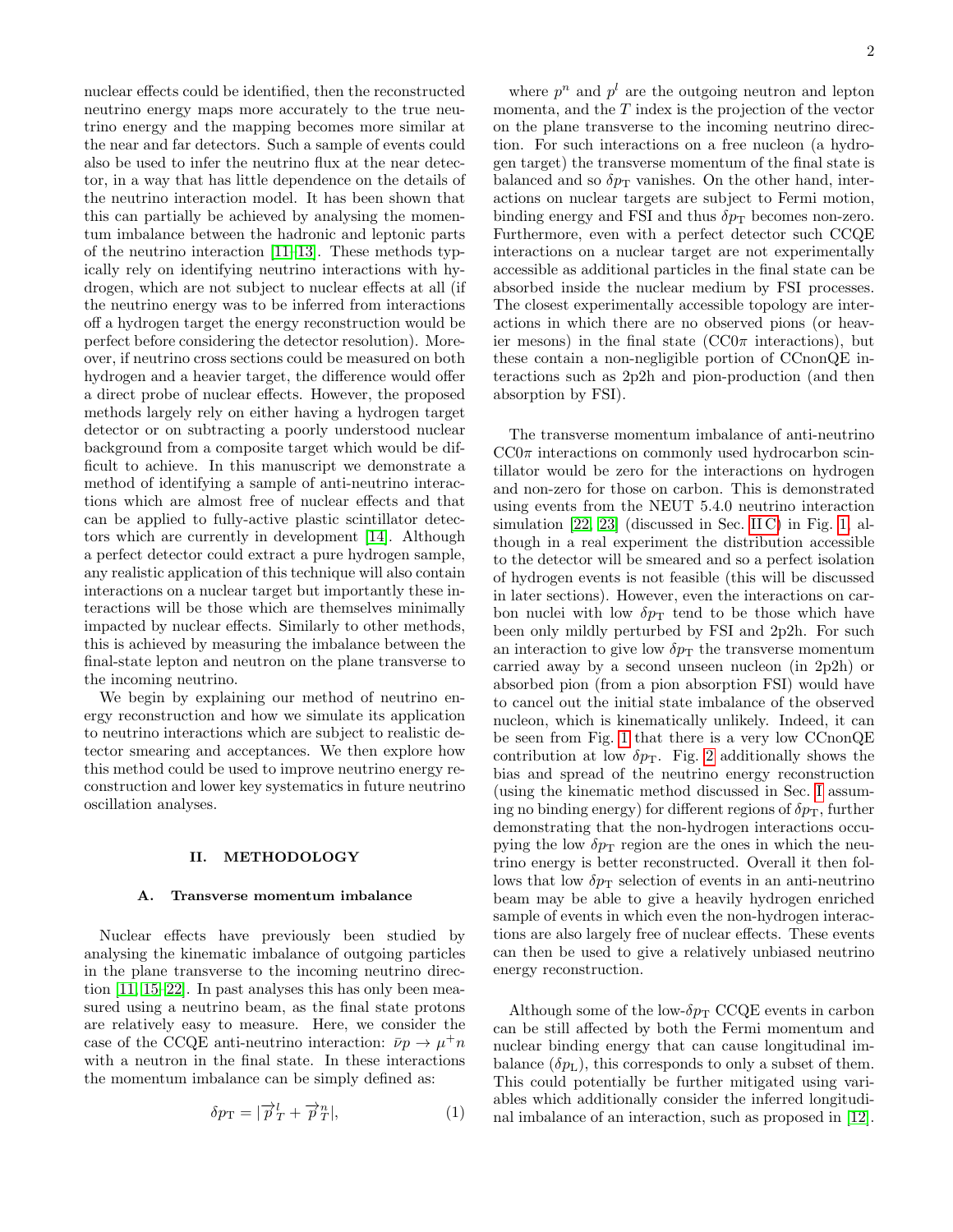

<span id="page-2-0"></span>FIG. 1. The differential cross-section for  $CC0\pi$  interactions on a hydrocarbon target as a function of  $\delta p_T$  for anti-neutrino interactions from the T2K experiment's anti-neutrino flux [\[24,](#page-10-14) [25\]](#page-10-15) according to the NEUT 5.4.0 simulation. The cross-section is split by the target nucleus and whether or not the interaction is CCQE or not (only for carbon, as all  $CC0\pi$  interactions on hydrogen are  $CCQE$ ). No detector smearing or acceptance effects are considered.

# <span id="page-2-2"></span>B. Neutron detection

In order to measure  $\delta p_{\rm T}$  in anti-neutrino interactions, a precise detection and kinematic characterisation of neutrons is essential. In order to be able to measure their energy the neutrons must be detected before thermalisation (i.e. when they are still "fast neutrons"). Fast neutrons must be directly identified through their scattering on protons or nuclei within an active detector medium. The charged secondary particles of these neutron interactions can then be identified as small, localised energy deposits within the detector. However, for neutrons of relevant kinematics (10 MeV - 1 GeV of kinetic energy) the amount of energy transferred to the secondary particles has only a very weak dependence on the initial neutron energy, so the neutron initial energy can only be inferred by measuring the Time-of-Flight (ToF) between the anti-neutrino vertex and the earliest "neutron hit", i.e. the measured energy deposited by the secondary particles. A schematic showing neutron detection by the measurement of the secondary particle recoil is shown in Fig. [3.](#page-3-1)

Such a measurement of fast-neutrons requires a detector with the following characteristics:

- high neutron interaction probability within the active volume with detectable charged particles in the final state;
- 3-dimensional and  $4\pi$  tracking capability, to easily isolate the neutron hits and precisely measure the distance between the anti-neutrino vertex and the neutron interaction point;



<span id="page-2-1"></span>FIG. 2. The bias and spread of the neutrino energy reconstruction for different regions of  $\delta p_T$  for anti-neutrino interactions on carbon predicted by the NEUT 5.4.0 simulation. The neutrino energy is reconstructed using the kinematic method discussed in Sec. [I](#page-0-2) with no binding energy considered. The neutrino energy reconstructed perfectly from the hydrogen events is also shown, correctly normalised relative to the size of the carbon contribution. The systematic offset of the carbon contribution relative to the hydrogen is due to the nuclear binding energy in carbon interactions. The legend also shows the RMS as an indicator for the spread of the neutrino energy for each  $\delta p_{\rm T}$  region. No detector smearing or acceptance effects are considered.

- very good time resolution, to provide a precise measurement of the neutron speed and the coincidence with the anti-neutrino vertex;
- fully-active, to maximise the detection efficiency to the very first neutron interaction, as the recoiled particles of dead material often would not receive sufficient energy to produce a relatively long track in the detector;
- to provide a low-mass target for lower momentum fast neutrons the detector must contain a significant mass of hydrogen nuclei. This is also required to identify anti-neutrino interactions free of nuclear effects.

An example of a detector technology that can fulfill all the above requirements is a plastic scintillator detector (containing predominantly  $C_nH_n$  -like nuclei) with three readout planes. In addition to acting as an anti-neutrino interaction target, the presence of hydrogen provides a high interaction rate for neutrons below about 20 MeV kinetic energy, while the neutron - carbon cross section becomes dominant above this [\[26\]](#page-10-16). A recent analysis of fast neutron detection in neutrino interactions was performed by the MINERvA experiment, whose detector is based on the plastic-scintillator technology [\[26\]](#page-10-16). However, the use of only two scintillator planes (so multiple hits are required for 3D tracking) and limited detector timing capability makes measurements of neutron kinematics in MINERvA extremely challenging.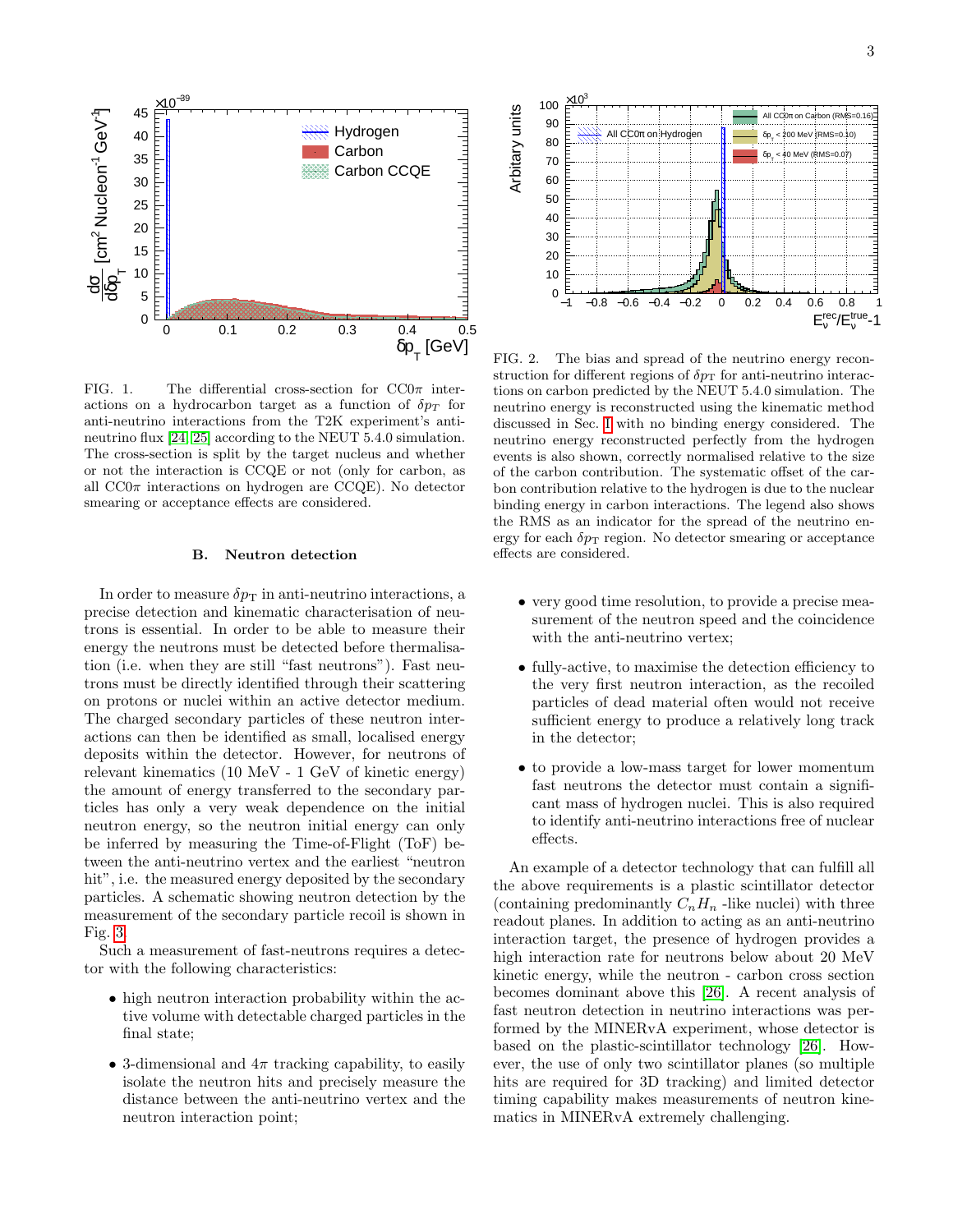

<span id="page-3-1"></span>FIG. 3. Representation of an indirect neutron detection through the identification of a proton coming from a secondary neutron interaction. Each cube in the picture represents a detection element (e.g. a single scintillator cube) whilst the lines represent true particle trajectories. An antineutrino is shown entering the detector and interacting with a nucleus to produce a muon and a neutron at time  $t_1$ . The neutron then interacts at time  $t_2$ , ejecting a proton from a nucleus which is detected. The difference between  $t_1$  and  $t_2$ can be used to infer the neutron energy.

In this manuscript we will focus on the detector technology proposed in [\[14\]](#page-10-9) as an active target in neutrino experiments. It consists of a fully-active 3D-granular plastic-scintillator detector made of 1 cm side optically isolated cubes. The scintillation light produced in each cube is read out by three orthogonal wavelength-shifting fibers along the X, Y and Z directions thereby allowing a single hit to provide a 3D position. Thanks to its geometry and a fast intrinsic time resolution of better than 0.6 ns for a Minimum Ionizing Particle (MIP) crossing a single cube [\[27\]](#page-10-17) (for a single fibre the timing resolution is  $\sim$  0.95 ns), it can satisfy all the requirements above. However the methodology described in this paper can be applied to any detector, or multi-detector system, with analogous characteristics.

### <span id="page-3-0"></span>C. Simulation

We begin by using the T2K experimental neutrino flux [\[24,](#page-10-14) [25\]](#page-10-15) and the NEUT 5.4.0 neutrino-nucleus interaction event generator [\[22,](#page-10-11) [23\]](#page-10-12) to study the viability of identifying such a sample of interactions quasi-free of nuclear effects in a realistic detector. Events are produced on a CH target before an experimentally accessible subsample of  $CC0\pi$  interactions is selected. The version of NEUT 5.4.0 used simulates CCQE and 2p2h interactions according to the model of Nieves et. al. [\[28,](#page-10-18) [29\]](#page-10-19), RES interactions using the model of Rein and Sehgal [\[30\]](#page-10-20) and a semi-classical cascade model to describe FSI [\[23\]](#page-10-12).

Separately, the response of the detector to fast neu-



<span id="page-3-2"></span>FIG. 4. The neutron detection efficiency for the detector proposed in [\[14\]](#page-10-9)  $(2 \times 0.6 \times 2 \text{ m}^3)$  determined from particle gun simulations. The detector chosen for the rest of this manuscript has a size of  $2 \times 2 \times 2$  m<sup>3</sup> and so has an approximate isotropic efficiency with a momentum dependence similar to the first/last  $\cos\theta_{neutron}$  bin in this figure.

trons was studied with isotropic "particle guns" using the GEANT 4.10.5 simulation software [\[31\]](#page-10-21). All relevant detector response effects, such as the light quenching in the plastic, the light capture efficiency and light attenuation in the fiber and the Silicon PhotoMultiplier (SiPM) photo-detection efficiencies, are taken into account. The output of the detector response is given in terms of SiPM photoelectrons (PE). The neutron hits are clustered together (into a "neutron cluster") and a cut to omit all hits within a  $3 \times 3 \times 3$  cube volume around the neutron production point is applied to account for difficulties in separating neutron-interaction induced hits from those coming from the primary anti-neutrino interaction.

The neutron detection efficiency is closely tied to the size of the simulated detector, as a larger volume means that more neutron interactions are contained and identified. Fig. [4](#page-3-2) shows the neutron detection efficiency, established using the aforementioned particle guns, for a detector the size of the one proposed in [\[14\]](#page-10-9)  $(2 \times 0.6 \times 2)$ m<sup>3</sup> ), clearly showing a lower efficiency for the high angle neutrons that are less likely to be contained. For generality and simplicity, we consider a  $2 \times 2 \times 2$  m<sup>3</sup> detector for the rest of this manuscript (where the detector efficiency is approximately equivalent to the first/last  $\cos\theta_{neutron}$ bin in Fig. [4](#page-3-2) and is isotropic in angle). Combining the  $2\times2\times2$  m<sup>3</sup> detector efficiency with NEUT's prediction of outgoing neutron kinematics for  $CC0\pi$  interactions, an integrated neutron detection efficiency of 71% is found (this is reduced to 50% for the  $2 \times 0.6 \times 2$  m<sup>3</sup> detector).

The primary neutron candidate consists of the first detected cluster of hits after the anti-neutrino vertex time. As a first order approximation, the time resolution of the single neutron cluster is obtained by:

<span id="page-3-3"></span>
$$
\sigma_t^{ly} = \left\{ 0.95 \text{ ns}/\sqrt{3} \right\} \cdot \sqrt{40 \text{ PE}/\text{LY}}, \sigma_t^{ly} > 200 \text{ ps } (2)
$$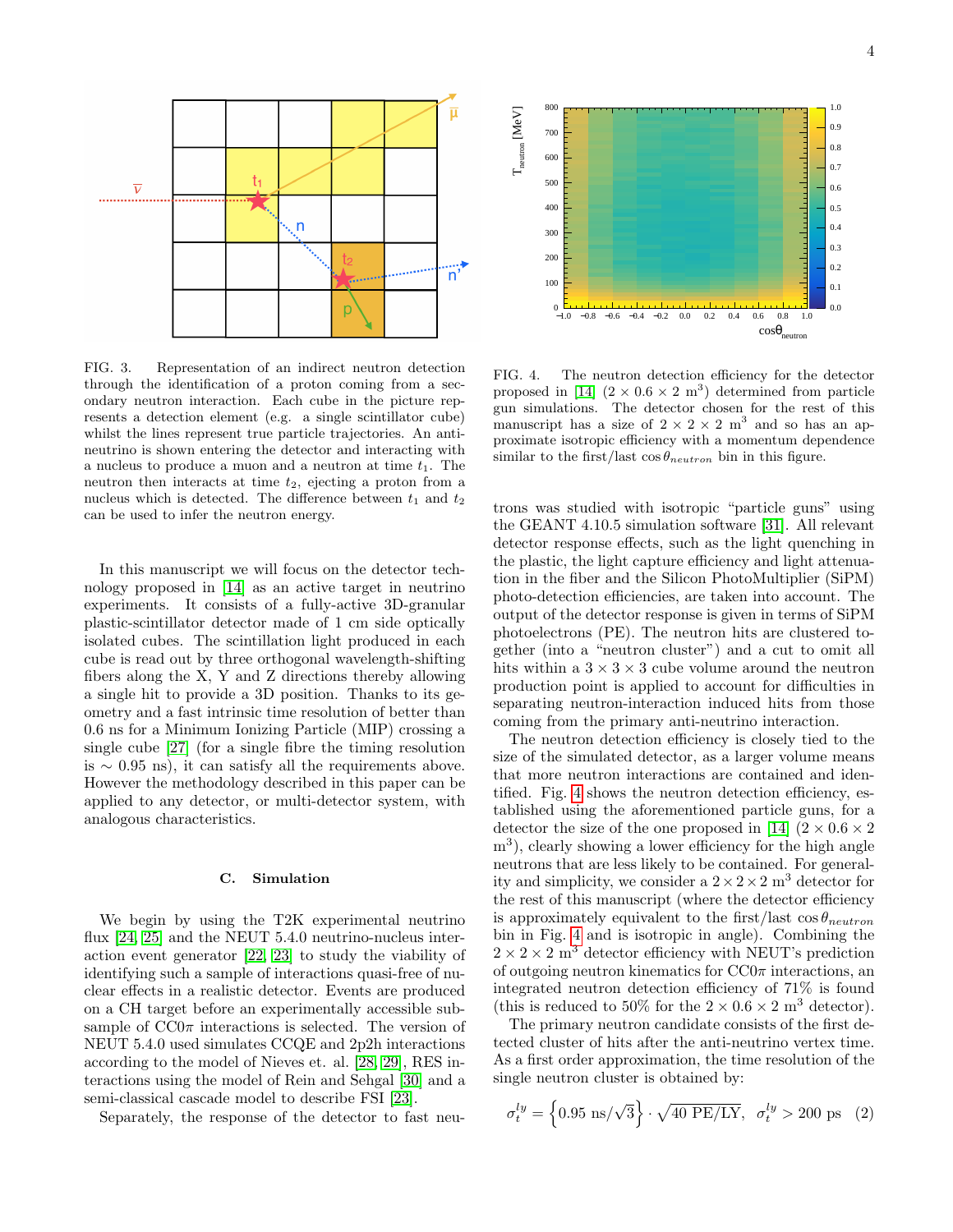where 0.95 ns and 40 PE are respectively the approximate time resolution (as reported in [\[27\]](#page-10-17)) and light yield of a single readout channel for a MIP crossing one cube, LY is the light yield of the neutron cluster, i.e. the total LY is the light yield of the neutron cluster, i.e. the total<br>number of detected PE. The normalisation by  $\sqrt{3}$  is applied because three WLS fibers collect scintillation light from a single cube. Here only the prompt light yield is considered (which is produced within 200 ps of the neutron interaction) in order to avoid an artificially enhanced timing resolution due to additional neutron re-scattering or tertiary particle interactions.

A more conservative timing resolution formula, e.g. in case the electronics speed provides limits when more light than a MIP is produced, can be given by:

$$
\sigma_{ch}^{ly} = \left\{ 0.95 \, \text{ns} / \sqrt{\text{\#channels}} \right\}, \, \sigma_t^{ch} > 200 \, \text{ps} \tag{3}
$$

where #channels is the number of readout channels that measured more than one PE and which were triggered within 200 ps of the neutron interaction. Simulation results will be shown by computing the neutron ToF with both Eq. [2](#page-3-3) and [3.](#page-4-0) Both equations limit the timing resolution of neutron candidate to be worse than 200 ps to effectively simulate an arbitrary limitation due to some front-end electronics sampling rate.

As the timing resolution improves if more scintillation light is produced or more readout channels are triggered, a quality cut is applied on the minimum number of detected PEs in the neutron hit cluster. In order to select only events with a timing resolution at least as good as the one for a detected MIP, the event is rejected if  $LY < 40$  PE. The time resolution of the interaction vertex was neglected, assuming that it will not be a limiting factor as it can be measured by backward extrapolating in time the  $\mu^+$  track.

Furthermore, additionally requiring some minimum distance between the anti-neutrino vertex and the neutron cluster ("lever arm") provides a sample of neutrons with an improved ToF reconstruction and, consequently, a better neutron energy resolution. Fig. [5](#page-4-1) shows how the neutron kinetic energy resolution varies as a function of the neutron's kinetic energy, assuming different lever arm cuts and timing resolutions. It can be seen that if a cut of 70 cm on the neutron lever arm is applied and Eq. [2](#page-3-3) is used to estimate the resolution on the neutron ToF, the neutron kinetic energy can be measured with a resolution between 10-20% for energies up to about 300 MeV. Improving the time resolution with respect to the conservative assumption made in Eq. [2](#page-3-3) would further improve the neutron energy resolution.

# <span id="page-4-2"></span>D. Analysis strategy

A sample of experimentally accessible  $CC0\pi$  events (i.e. those which have  $p_{\mu^+} > 100 \text{ MeV/c}$ ) is first selected from the events generated using NEUT 5.4.0. Events with protons in the final state are not rejected but the



<span id="page-4-1"></span><span id="page-4-0"></span>FIG. 5. The neutron kinetic energy resolution as a function of the neutron's kinetic energy, assuming different lever arm cuts and timing resolutions. The hollow markers correspond to a timing resolution using Eq. [2](#page-3-3) whilst the filled markers correspond to Eq. [3.](#page-4-0) The resolution is taken as the ratio of the largest of the two standard deviations to the mean of a double-sided Gaussian fitted to the reconstructed neutron kinetic energy in a bin of true neutron kinematic energy. The grey band shows NEUT 5.4.0's predicted distribution of neutron kinematic energies for  $CC0\pi$  neutrino interactions using the T2K experiment's anti-neutrino flux.

proton kinematics are not used to compute the reconstructed anti-neutrino energy and event  $\delta p$ <sub>T</sub>. This approach is conservative as a 3D fine grained detector should be able to reconstruct protons with momenta both higher than 300 MeV/c [\[14\]](#page-10-9) and lower by detecting at the vertex an amount of scintillation light higher than the one expected for a single  $\mu^+$ . The assumption that  $CC0\pi$  events are experimentally accessible is justified by the fact that selecting this type of final state is relatively easy and previous analyses looking at this channel have been high in purity ( $\sim 80\%$ ) [\[16\]](#page-10-22). In a 3D fine grained detector the situation is even better as it is very easy to identify a single MIP-like track without any vertex or deposited energy around its starting point to create an extremely pure  $CC0\pi$  sample. Moreover, the small background is not expected to contribute preferentially to the interesting region of low transverse kinematic imbalance.

The kinematics of the outgoing neutron from these events is then smeared and the detection efficiency corrected according to the results of the GEANT4 simulation, giving an effective simulation of the kinematics that would be made in a full detector simulation chain. Additionally, an effective travel distance was assigned to each neutron depending on its true kinetic energy, as evaluated with the GEANT4 simulation.

Several different smearings are applied to allow different choices of the detector timing resolution and the chosen lever arm cut. The momentum of the outgoing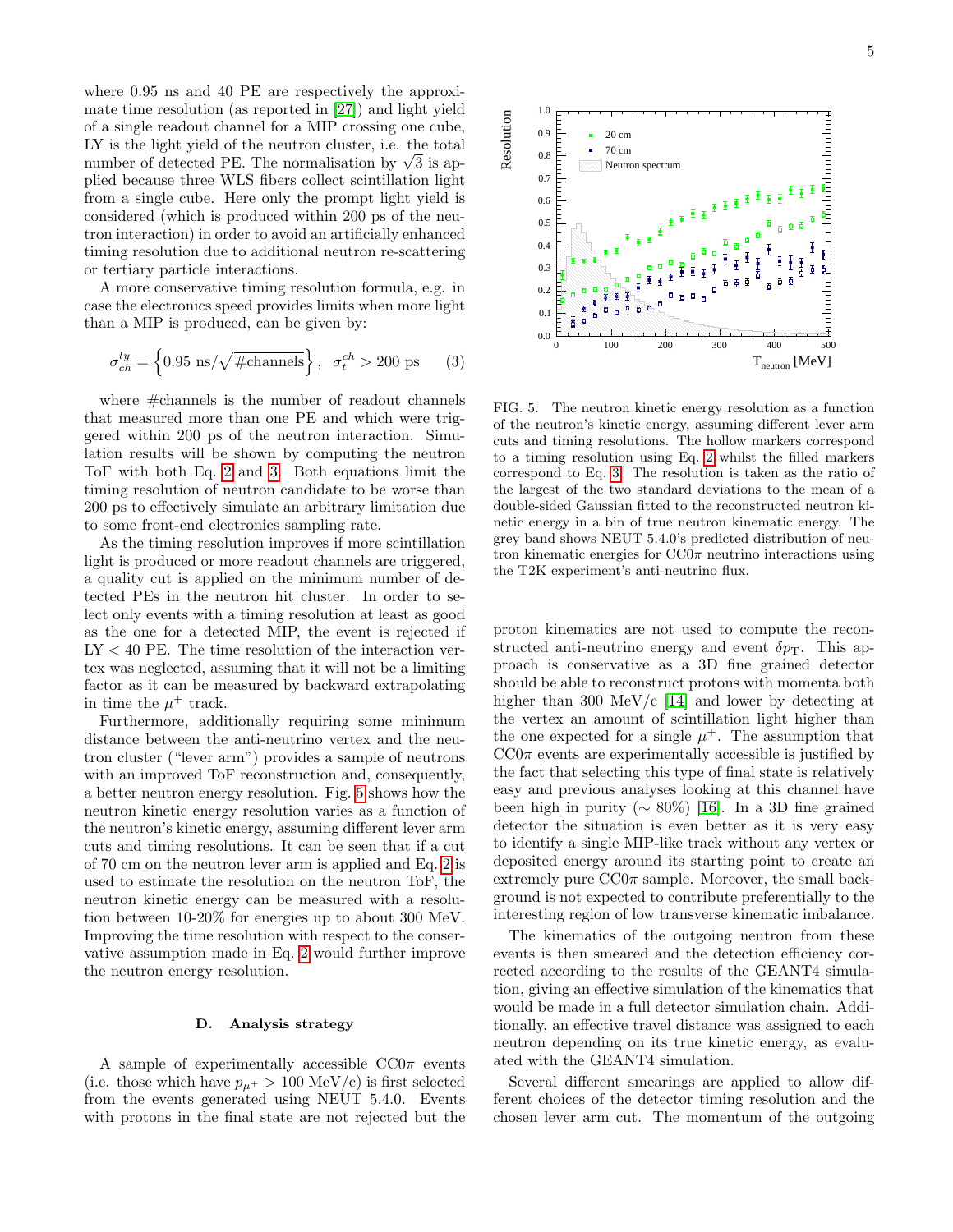$\mu^+$  is then smeared by 4% using a Gaussian distribution, conservatively driven by the typical resolution of a spectrometer detecting muons that escape from the scintillator, whilst the azimuthal and polar angles are smeared by 1 ◦ (chosen based on the 1 cm granularity of the detector).

Once the reconstructed (smeared) kinematical variables are computed, the smeared momentum imbalance on the plane transverse to the incoming neutrino is computed for each event as in Eq. [1](#page-1-0) (using only the highest momentum neutron if there is more than one).

The anti-neutrino energy is reconstructed for each event using the kinematic method described in Sec. [I](#page-0-2) as (no binding energy correction is applied):

$$
E_{\nu} = \frac{m_n^2 - m_p^2 - m_\mu^2 + 2m_p E_\mu}{2(m_p - E_\mu + p_\mu \cos \theta_\mu)},\tag{4}
$$

where  $m_n$ ,  $m_p$  and  $m_\mu$  are the masses of a neutron, proton and muon respectively whilst  $E_{\mu}$ ,  $p_{\mu}$  and  $\cos \theta_{\mu}$  are the energy, momentum and angle of the outgoing  $\mu^+$  with respect to the incoming neutrino. The smeared lepton kinematics are used such that the reconstruction of neutrino energy includes detector resolution effects.

The strategy described above was chosen in order to be able to quickly switch between different anti-neutrino interaction models implemented in NEUT 5.4.0 without rerunning the entire simulation chain. However, all the relevant detection smearing effects relevant for this analysis have been carefully evaluated with GEANT4 and included in this fast simulation.

# <span id="page-5-2"></span>III. RESULTS

The  $\delta p_{\rm T}$  distributions calculated using realistic detector smearing as described in Sec. [II D](#page-4-2) is shown in Fig. [6](#page-5-0) (for a 10 cm lever-arm cut). A comparison of Figs. [1](#page-2-0) and [6](#page-5-0) shows that the visible hydrogen contribution at low  $\delta p_T$  remains largely distinct from the carbon contribution after the application of detector effects. As described in Sec. [II A,](#page-1-1) we then attempt to obtain a sample of events influenced minimally by nuclear effects by requiring  $\delta p_{\rm T}$ to be below a certain value.

The cut on  $\delta p_{\rm T}$  and on the lever-arm is chosen to obtain a high purity of anti-neutrino hydrogen events whilst maintaining a reasonable sample size. This optimisation is shown in Fig. [7](#page-6-0) for the timing resolution given by Eq. [2.](#page-3-3) If Eq. [3](#page-4-0) is used instead the lines follow a similar shape but the purity is approximately 10% smaller for the same efficiency. Overall a good compromise is achieved for  $\delta p_{\rm T}$  < 40 MeV/c and a 10 cm lever-arm cut, allowing a hydrogen purity and efficiency of around 61% and 22% respectively, corresponding to approximately 988 antineutrino interactions with either hydrogen or carbon per ton per  $10^{21}$  POT (assuming Eq. [2\)](#page-3-3).

Fig. [7](#page-6-0) demonstrates that a stronger lever arm cut worsens the efficiency to select anti-neutrino hydrogen events. However, differently from what one may expect, it does



<span id="page-5-1"></span><span id="page-5-0"></span>FIG. 6. The NEUT 5.4.0 predicted event rate of  $CC0\pi$ interactions from the T2K anti-neutrino flux as a function of  $\delta p_T$  obtained after applying the detector smearing effects as described in Sec[.II D](#page-4-2) with a 10 cm lever-arm cut and using a timing resolution given by Eq. [2.](#page-3-3) Events are separated based on the target nucleus of the neutrino interactions.

not always improve the purity despite improving the neutron energy resolution (as shown in Fig. [5\)](#page-4-1). This is because there is some correlation between the neutron lever arm and its initial energy, i.e. lower energy neutrons in general travel a shorter distance. Therefore, choosing a longer lever arm selects faster neutrons and so they do not necessarily have a much greater ToF. Furthermore, neutrons coming from neutrino hydrogen interactions tend to be of a slightly higher energy (as they are not slowed by nuclear binding energy or FSI). More details can be found in Appendix [A.](#page-9-0)

The selection cuts can considerably change depending on the experimental conditions. In an experiment dominated by the low statistics the event selection may favor a high anti-neutrino hydrogen selection efficiency compared to the purity, while in a high-statistics experiment the purity may be maximised with a reduced efficiency. For example, by requiring  $\delta p_{\rm T} < 20$  MeV/c a purity of almost 75% could be achieved. Although Fig. [7](#page-6-0) demonstrates that the selection efficiency is largely driven by the lever arm and  $\delta p_{\rm T}$  cuts, the containment of neutrons inside the  $2 \times 2 \times 2$  m<sup>3</sup> detector volume is also important. As discussed in Sec. [II B,](#page-2-2) only 71% of neutrons are contained, representing an approximate upper limit on the hydrogen efficiency. A larger detector would therefore have the potential to further increase the efficiency.

The events passing the  $\delta p_{\rm T}$  and lever arm cuts are then used to reconstruct anti-neutrino energy using Eq. [4](#page-5-1) and the subsequent resolution on the anti-neutrino reconstructed energy is shown in Fig. [8,](#page-6-1) where the cut is shown to improve the resolution from 15% to around 7% using either Eq. [2](#page-3-3) or [3](#page-4-0) for the timing resolution (the change in the timing resolution alters the number of events passing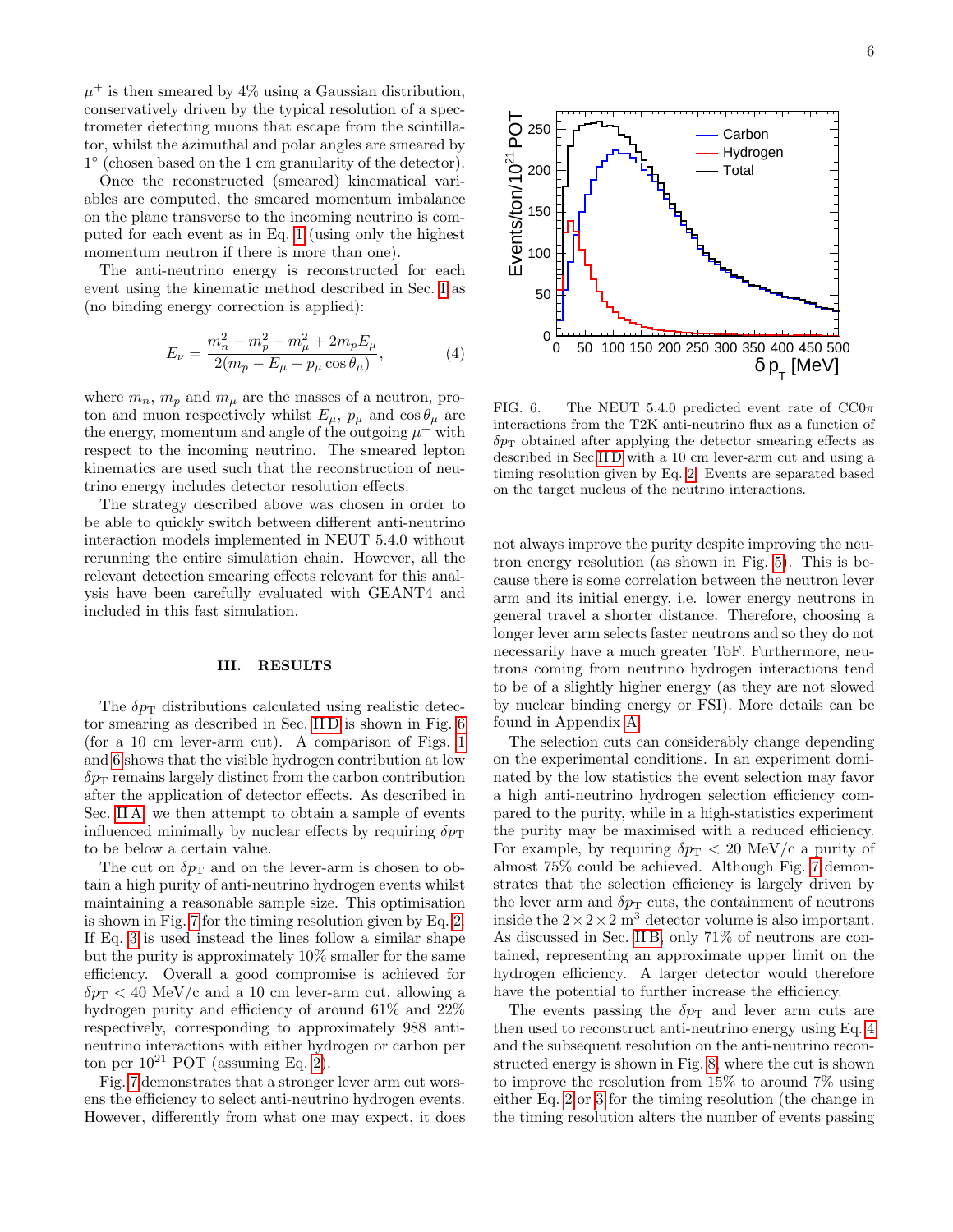

<span id="page-6-0"></span>FIG. 7. The anti-neutrino hydrogen purity vs efficiency for different  $\delta p_{\rm T}$  and lever-arm cuts. The first (top left) marker on each line corresponds to a 10 MeV cut and then the star corresponds to the chosen  $\delta p_{\rm T}$  cut of 40 cm. Each line corresponds to a different lever-arm cut and are made using Eq. [2](#page-3-3) to determine the time resolution.

the cut more than the resolution of events which pass it). The contribution of different interaction modes to the selected events are further analysed in Appendix [B.](#page-9-1)

As discussed in Sec. [II A,](#page-1-1) the spread of the neutrino energy for the low  $\delta p$ <sub>T</sub> events should be largely controlled simply by the detectors ability to reconstruct the outgoing lepton kinematics and not so much by poorly understood nuclear effects. To demonstrate this, the reconstruction of the anti-neutrino energy for different normalisations of the  $2p2h$  interaction component is analysed in Fig. [9](#page-6-2) and for different models of the carbon nuclear ground state in Fig. [10.](#page-7-0)

The same analysis was also performed using the antineutrino on-axis flux predicted for the DUNE experiment [\[34–](#page-10-23)[36\]](#page-10-24), where the energy peak is between 2 and 3 GeV, and shown to give analogous improvements in antineutrino energy reconstruction: using the calorimetric method discussed in Sec [I](#page-0-2) the resolution improves from  $∼10\%$  to  $∼5\%$  for a 40 MeV cut on  $\delta p_T$  and a 10 cm leverarm cut. The predicted event rate of  $CC0\pi$  interactions from the DUNE anti-neutrino flux as a function of  $\delta p_T$ , obtained after applying the detector smearing effects, is shown in Fig. [11.](#page-7-1) In general neutrons from interactions at DUNE energies travel faster and so resolution to their energy is slightly worse, however having such an intense beam at a somewhat higher energy may allow this to be mitigated whilst maintaining a reasonable number of events by requiring larger lever arm and smaller  $\delta p_{\rm T}$  cuts.

### IV. DISCUSSION

Overall it is clear that, under the conditions of the simulations presented in Sec. [II,](#page-1-2) the demonstrated method of anti-neutrino energy reconstruction is able to substan-



<span id="page-6-1"></span>FIG. 8. The mapping from true to reconstructed neutrino energy including smearing from both the nuclear effects described in Sec. [I](#page-0-2) and the detector effects described in Sec[.II D](#page-4-2) before applying the  $\delta p_T$  and lever arm cuts (above) and after (below). The timing resolution used to build  $\delta p_{\rm T}$  is the one given by Eq. [2.](#page-3-3) The z-axis of the histograms is normalised such that the largest value in each column is one.

![](_page_6_Figure_10.jpeg)

<span id="page-6-2"></span>FIG. 9. The anti-neutrino energy resolution for a minimum neutron lever arm of 10 cm is shown. Eq. [2](#page-3-3) was used to compute the time resolution. Solid lines shows the energy resolution after applying the cut on  $\delta p_T$  (10 cm and 50 MeV) respectively), while dashed lines were obtained without any cut on the momentum imbalance. The line colours correspond to different normalisations of the 2p2h component.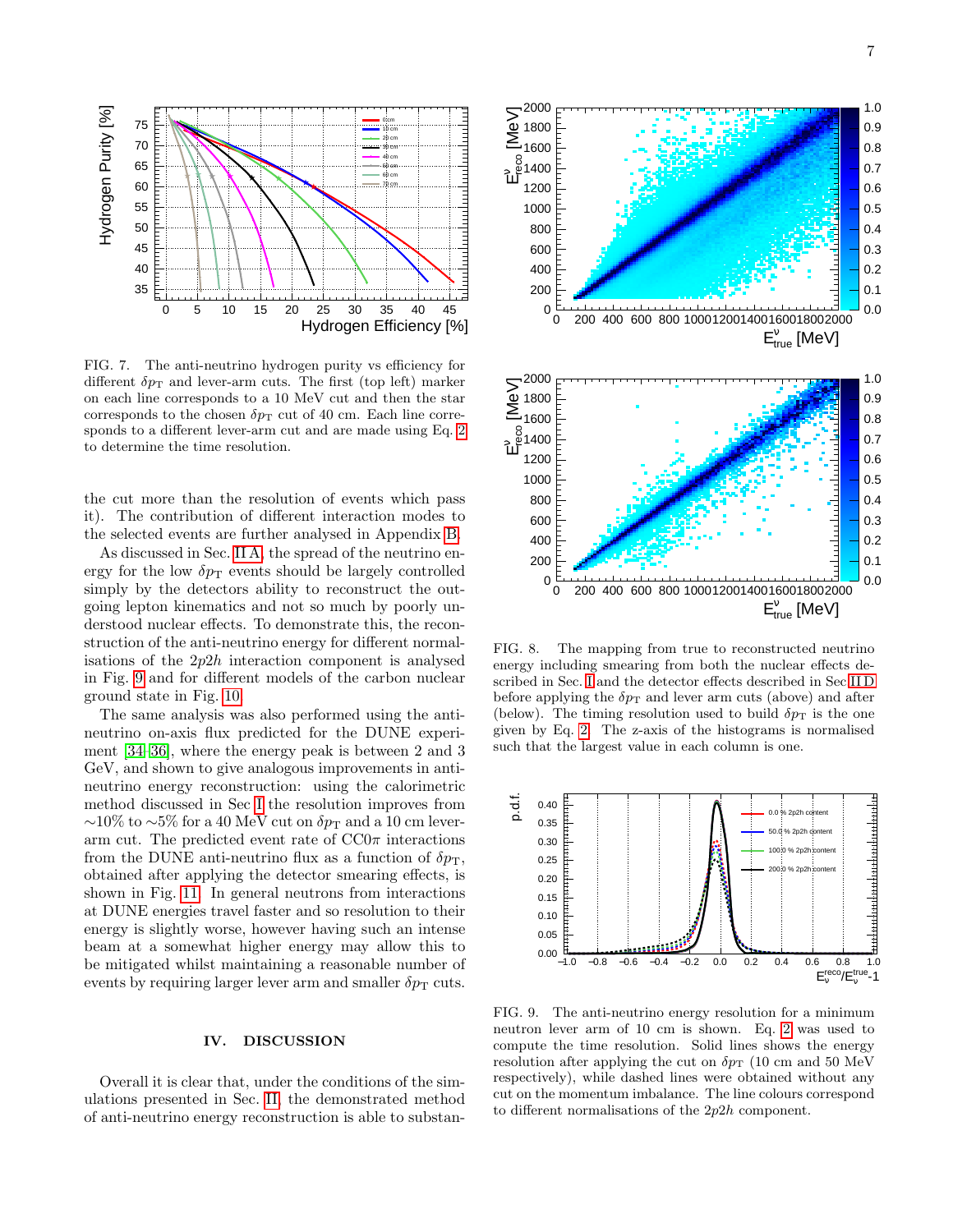![](_page_7_Figure_0.jpeg)

<span id="page-7-0"></span>FIG. 10. The anti-neutrino energy resolution for a minimum neutron lever arm of 10 cm is shown. Eq. [2](#page-3-3) was used to compute the time resolution. Solid lines shows the energy resolution after applying the cut on  $\delta p_T$ , while dashed lines were obtained without any cut on the momentum imbalance. The line colors correspond to different models of the initial nucleon's momentum and binding energy in CCQE interactions. LFG is the local fermi gas of Nieves and collaborators [\[28,](#page-10-18) [29\]](#page-10-19), RFG is the relativistic fermi gas model of Smith and Moniz [\[32\]](#page-10-25) and SF is the Spectral Function model of Benhar and collaborators [\[33\]](#page-10-26).

![](_page_7_Figure_2.jpeg)

<span id="page-7-1"></span>FIG. 11. The equivalent of Fig. [6](#page-5-0) using the DUNE neutrino energy flux, a 10 cm lever-arm cut and the timing resolution given by Eq. [2.](#page-3-3) Events are separated based on the target nucleus of the neutrino interactions.

tially improve the resolution and mitigate the impact of biasing nuclear effects with respect to traditional methods. Turning the measured event rate into a flux constraint requires knowledge of the anti-neutrino nucleon cross-section, which is known to a level of 5% or better within the relevant kinematic phase-space [\[37\]](#page-10-27). The method also relies on a good understanding of neutron interaction cross sections, which are currently known to

the level of 1%-3% [\[38\]](#page-10-28) at relevant energies, and of the detector response to the protons coming from the neutron interactions, which is expected to be able to be controlled with test-beam data and suitable control samples. Therefore, neglecting the uncertainties on the carbon contribution to the events passing the  $\delta p_{\rm T}$  and lever-arm cuts which are discussed below, it is expected that a flux constraint with a precision of 5% or better could be achieved.

As predicted in Sec. [II A,](#page-1-1) the  $\delta p_{\rm T}$  cut on the carbon interactions is particularly effective at mitigating biases from interactions with multi-particle initial states, as shown in Fig. [9,](#page-6-2) which offers more modest improvements when considering variations of the nuclear ground state for carbon CCQE interactions, as shown in Fig. [10.](#page-7-0) It therefore remains critical to understand the size and spread of the carbon CCQE interactions (making up  $\sim$  39% of events passing the  $\delta p_{\rm T}$  and lever-arm cuts) at a level of precision which does not undermine the flux constraint. It is hoped that this may be achieved by further analysing *neutrino* interactions at low  $\delta p_{\rm T}$  (where  $\delta p_{\rm T}$ is formed from the outgoing muon and proton), as has already been demonstrated in references [\[16,](#page-10-22) [17\]](#page-10-29), albeit with some limitations related to proton tracking thresholds. A future detector with the qualities specified in Sec. IIB would be expected to overcome these limitations (see, for example, Sec. 6.5 of [\[3\]](#page-10-30)) with a much larger sample of neutrino interactions than it would have antineutrino due to their higher cross-section (for the T2K beam around 3.3 times more  $CC0\pi$  neutrino interactions are expected for the same exposure).

It should also be noted that this analysis conservatively does not eliminate interactions with protons in the final state, which are likely to be those in which the neutrino energy will not be well reconstructed or where the neutron has undergone FSI. A rejection of these events may therefore further improve neutrino energy resolution. This would in principle be possible by looking for energy deposits close to the neutrino interaction vertex larger than what would be expected from the observed muon in a scintillator detector. An alternative method of rejecting such protons would be to use an extremely precise tracking detector, such as a gaseous time projection chamber (TPC), with a few MeV kinetic energy detection threshold, combined with supplementary detectors to ensure efficient neutron detection capability.

Beyond rejecting events with protons, several other extensions to the analysis method are also possible. For example, although this analysis was only focused on pionless interactions, the same method can also be used for 3-particle CC-1 $\pi$  final states, where  $\delta p$ <sub>T</sub> is constructed considering the kinematics of all the outgoing particles. In particular, the same analysis method can be applied to  $\bar{\nu}_{\mu} + p \rightarrow \mu^{+} + n + \pi^{0}$  events, where a sample of  $CC\pi^0$  candidate events is obtained by selecting an additional isolated  $\pi^0$ . Other channels with protons and charged pions in the final state are possible, but proton detection thresholds tend to be quite large relative to their typical kinematics limiting the validity of the mea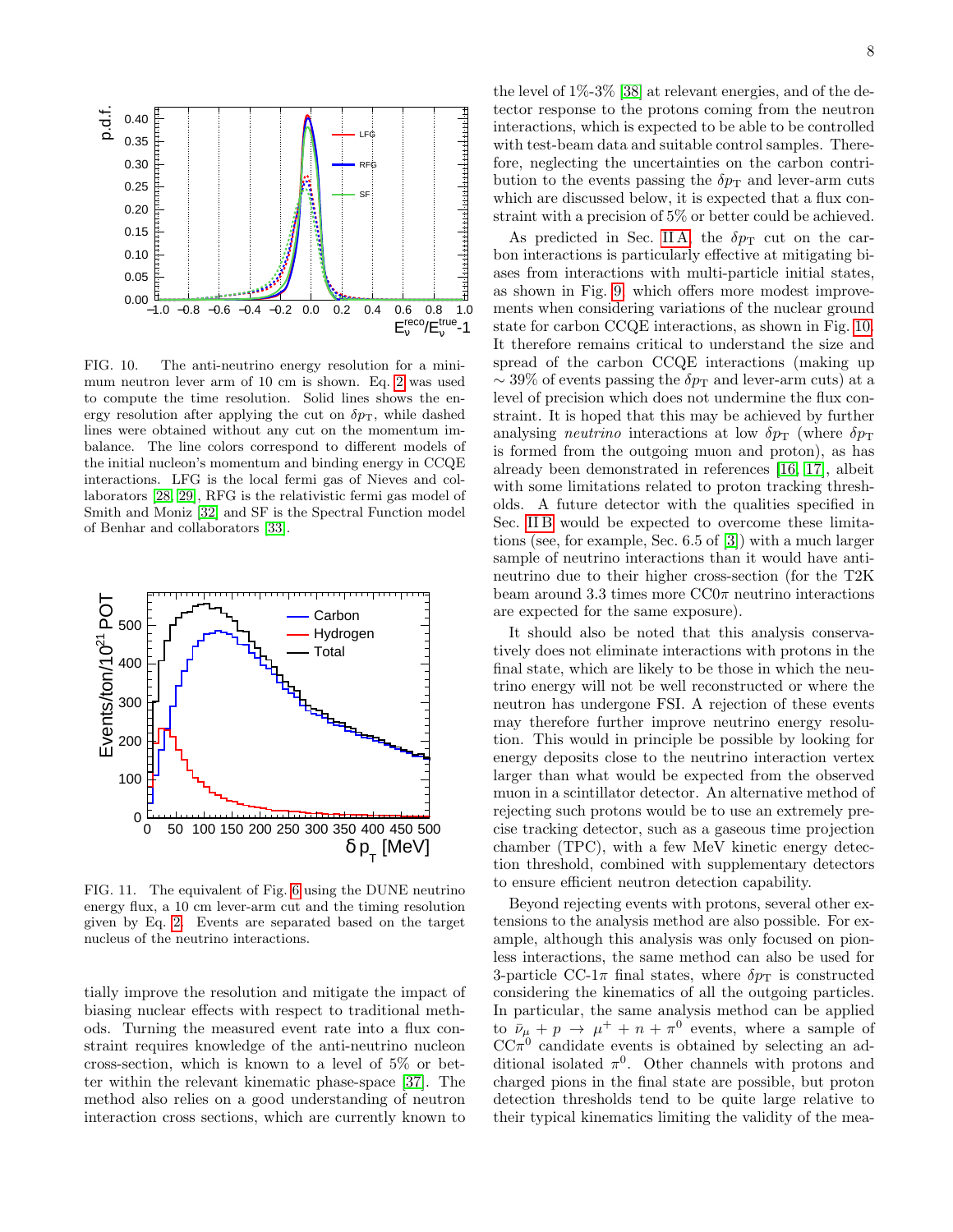surement to interactions with suitably high momentum transfer. Moreover, accurate three track reconstruction is extremely challenging unless all tracks are fairly long, again limiting the applicability of this approach.

The proposed analysis method was also only applied to commonly used polystyrene-based plastic scintillator where the chemical composition is  $(C_8H_8)_n$ . However, if a detector could be made with the same basic detection properties, but a higher concentration of hydrogen, the purity and number of hydrogen interactions clearly increases. For example, mineral oil contains about two hydrogen nuclei per carbon nucleus.

A potential advantage of this method with respect to other flux-constraining techniques is that it can extract information on both the normalisation and the shape of the anti-neutrino flux. Other methods based on the precise detection of the (anti)neutrino-electron scattering are mainly sensitive to the flux normalisation but less to its shape and cannot distinguish between neutrinos and anti-neutrinos. Moreover, the neutrino-electron cross section becomes quite low at energies below 1 GeV, where the method proposed here is most relevant. It is also interesting to consider combining this method with "low- $\nu$ " based flux constraints as described in [\[39–](#page-10-31)[41\]](#page-10-32). A detector that can perform complementary measurements of the (anti)neutrino flux would allow the strongest and best validated flux constraint. Furthermore, if another flux constraint was to provide a much more accurate constraint on the flux normalisation, the method presented here can use this to place a powerful constraint on the nuclear form factors.

The method presented here is also complimentary to those that use other observables to isolate interactions on hydrogen from pion production interactions, such as  $\delta p_{TT}$  as proposed in [\[11,](#page-10-7) [13\]](#page-10-8). These variables can only be used for events with more than two final state particles (pre-FSI) and so are more sensitive to the flux only at neutrino energies above 1 GeV (where pion production becomes prominent) whilst the method presented here excels for lower energy CCQE interactions, that span the neutrino energy ranging from the sub-GeV to the multi-GeV region. This is especially important for experiments like T2K/Hyper-K with a fairly low energy neutrino beam. Moreover, when reconstructing  $\delta p_{TT}$  there is a clear hydrogen peak but, even with an exceptional reconstruction, this is on top of a significant nuclear-target background which itself is quite sensitive to nuclear effects.  $\delta p_{\rm T}$  on the other hand predicts a vanishing nucleartarget background as  $\delta p_{\rm T} \rightarrow 0$ .

A critical background when identifying neutrons coming from a neutrino interaction in some detector's active fiducial volume is from the neutrons coming from outside of its fiducial volume that enter in to it. These neutrons can be misidentified as primary neutrons if they are in coincidence with the interaction vertex time. However, neutrino beams operate with a time between bunches which is much longer than time between a neutrino interaction and a subsequent neutron scatter [\[24,](#page-10-14) [34,](#page-10-23) [35\]](#page-10-33). This

9

means that the background neutrons will be delayed with respect to the beam bunch. Moreover, because external neutrons are produced without correlation to the primary neutrino interaction, the secondary neutrons arrive with a time and distance from the neutrino interaction vertex which is typically not similar from those of the signal neutrons. As a consequence, the contribution from these neutrons can be minimised by only considering those that fall within some range and time with respect to the primary neutrino interaction vertex. Moreover, background neutrons are not expected to be concentrated under the  $\delta p_T$  hydrogen peak. A similar behavior is expected for the secondary neutron background, i.e. those produced by hadronic interactions of pions and protons within the active detector material.

# V. CONCLUSION

The ability to infer the true incoming neutrino energy from the products of a neutrino interaction is of crucial importance for current and future long-baseline neutrino oscillation experiments. However, current methods of mapping reconstructed to true neutrino energy tend to leave a wide smearing which has substantial dependence on the poorly understood details of neutrino-nucleus interactions.

In this manuscript a new method of anti-neutrino energy reconstruction is demonstrated, where a sub-sample of events quasi-free of the poorly understood nuclear effects, responsible for the wide neutrino energy smearing, is selected. This method relies on the identification of a sample of meson-less neutrino interactions producing at least one neutron in which there is very little imbalance between the outgoing lepton and neutron on the plane transverse to the incoming neutrino. This itself relies on the accurate reconstruction of neutron kinematics, which has been shown to be possible using a finely segmented plastic scintillator detector with three readout planes and fast timing. With realistic assumptions of potential detector performance it has been shown that such a sample of events can indeed be found and that these events are only marginally affected by the nuclear effects which are responsible for some of the dominant systematic uncertainties in current neutrino oscillation analyses. Overall, this method allows an interesting reduction of the strong correlations between the flux and the interaction models that arise in the measure of the neutrino oscillation probability. Similar results are expected for any detector with similar characteristics.

# VI. ACKNOWLEDGEMENTS

This work was initiated in the framework of the T2K Near Detector upgrade project, fruitful discussions in this context with our colleagues are gratefully acknowledged. S. Suvorov acknowledges support from RFBR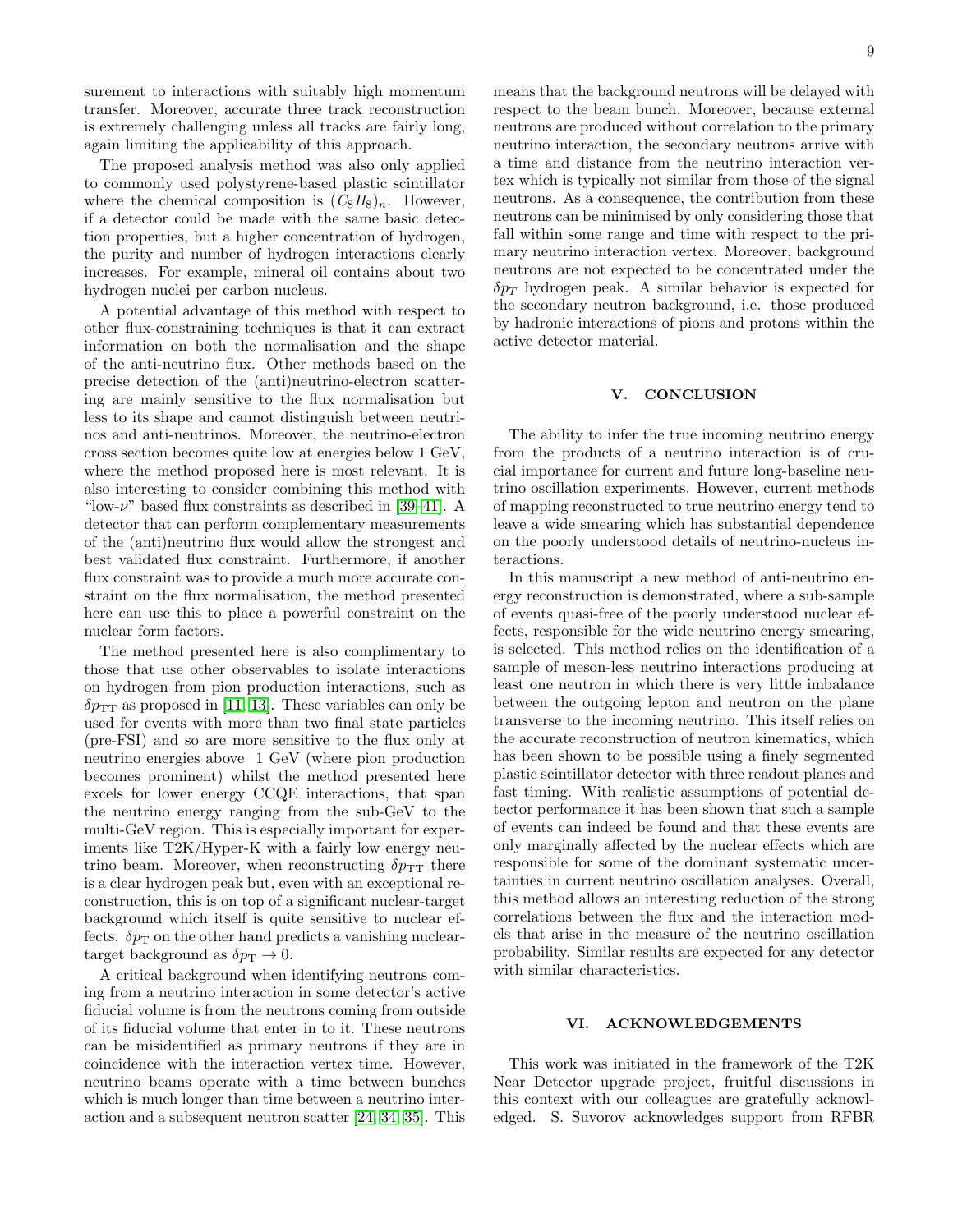![](_page_9_Figure_1.jpeg)

<span id="page-9-2"></span>FIG. 12. The relationship between neutron kinetic energy and travel distance through the scinitillator detector, determined from single particle GEANT4 simulations. Each slice in distance is normalised to unity.

grant  $\#$  18-32-00070 and RSF Grant  $\#$  19-12-00325. S. Dolan is acknowledges the support of a P2IO-CNRS grant. C. Jesús-Valls acknowledges support from MINECO and ERDF funds, Spain.

### <span id="page-9-0"></span>Appendix A: Distance-energy correlations

Neutrons typically travel a long distance before interacting. The resolution on the neutron ToF is driven by the detector time resolution, the neutron travel distance and the neutron speed. For instance, the measurement of the neutron ToF would be more precise if, given a certain travel distance, the neutron is slower or, given a certain speed, it travels further before interacting. As shown in Fig. [12,](#page-9-2) the neutron travel distance depends to some extent on its initial kinetic energy, in particular below 40 cm. This correlation is responsible for the feature shown in Fig. [7,](#page-6-0) where a stronger cut on the neutron lever arm reduces the anti-neutrino hydrogen interaction selection efficiency but it does not improve the selection purity, which is related to the neutron ToF resolution. In fact, the neutrons selected with a long lever arm are usually faster than neutrons selected with a shorter lever arm, resulting in a weak change of the neutron ToF resolution. Additionally, as discussed in Sec. [III,](#page-5-2) in selecting a region of lower neutron energies through requiring a particular lever arm, neutrino interactions on hydrogen can be disproportionately rejected (as these tend to be slightly higher energy).

![](_page_9_Figure_6.jpeg)

<span id="page-9-3"></span>FIG. 13. A one dimensional projection of Fig [8,](#page-6-1) showing the neutrino energy resolution and bias before and after applying the  $\delta p_{\rm T}$  and lever arm cuts. The neutrino energy is reconstructed according to Eq. [4.](#page-5-1) The events passing the cuts are split by interaction target and (for carbon) whether or not the selected events are from CCQE interactions. This figure is made considering the detector smearing and acceptances described in the text, using the timing resolution given by Eq. [2.](#page-3-3)

# <span id="page-9-1"></span>Appendix B: Further analysis of neutrino energy resolution

Fig [13](#page-9-3) shows the neutrino energy resolution and bias before and after applying the  $\delta p_{\rm T}$  and lever arm cuts as described in [II D,](#page-4-2) split by target nucleus and interaction mode. As also demonstrated in Fig. [2,](#page-2-1) it can be seen that the selected carbon contribution is small and contributes a relatively small bias compared to carbon interactions found at larger  $\delta p_T$ . It is also clear that almost all of the selected carbon events are from CCQE interactions: less than 3% of these are from other interaction modes, compared to 23% without any  $\delta p_{\rm T}$  cut.